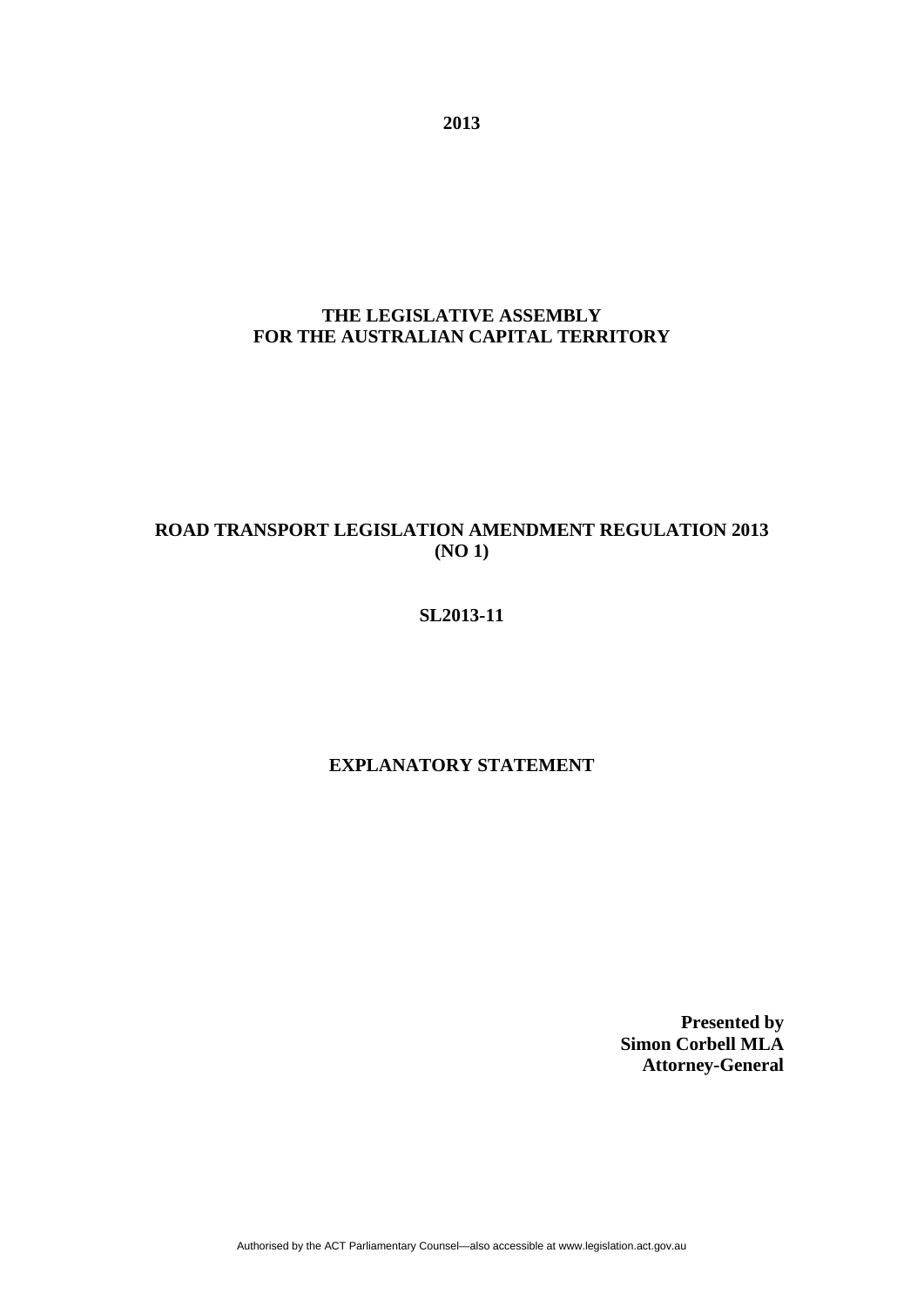## **ROAD TRANSPORT LEGISLATION AMENDMENT REGULATION 2013 (NO 1)**

#### **Outline**

This regulation, made under the *Road Transport (Driver Licensing) Act 1999* and the *Road Transport (General) Act 1999,* provides for a number of administrative matters required to support the implementation of flexible options for paying or discharging traffic and parking infringement notice penalties. The options of payment by instalment, discharge of a penalty by participating in a community work or social development program or waiver of a penalty were introduced in the *Road Transport (General) (Infringement Notices) Amendment Act 2012* and further modified by the *Road Transport Legislation Amendment Act 2013*.

This regulation deals with administrative processes in relation to applications for infringement notice management plans allowing either payment by instalments or participation in approved programs.

The regulation amends the *Road Transport (Offences) Regulation 2005*, to include provisions about the following:

- obligations of people paying penalties by instalments to advise of a change in financial circumstances;
- requests for deferral of instalment payment arrangements;
- when the administering authority for an infringement penalty can take action for non-compliance with an infringement notice management plan;
- the types of programs that can be approved as community work or social development programs;
- the information required in an application from an entity seeking approval of a program as a community work or social development program;
- the "cut out" rate that applies to community work or participation in a program;
- the requirement that an application by a person to participate in a community work or social development program be supported in writing by the provider of the approved program the person wishes to participate in;
- an obligation on a participant in an approved community work or social development program to advise the administering authority if the person ceases participation in the program;
- an obligation on the provider of a program to advise the administering authority where a person has failed to commence the program or has permanently ceased participation in the program;
- information required to be included in a notice advising a person that their driver licence will be suspended due to non-compliance with their infringement notice management plan.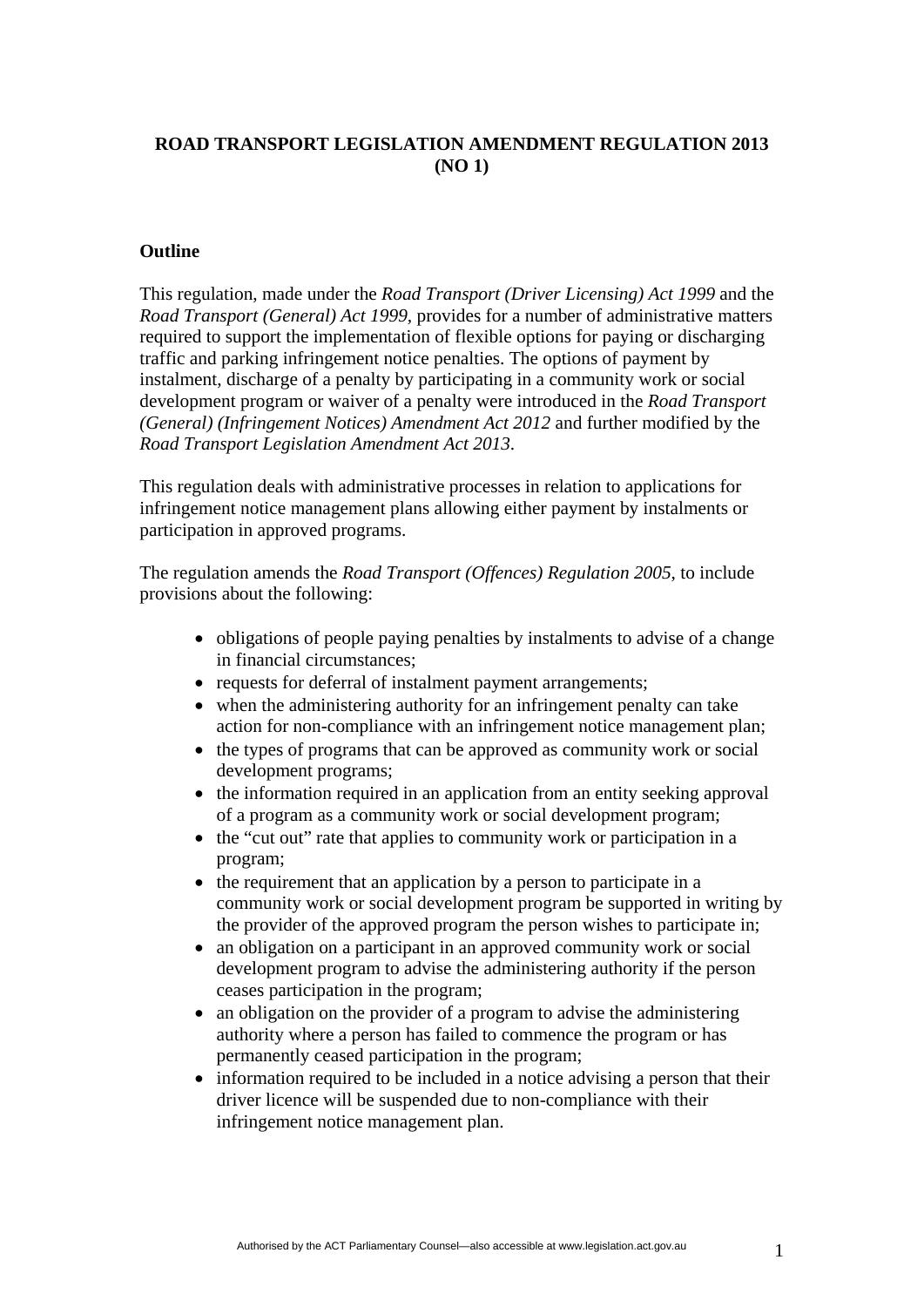The regulation also provides for a decision by an administering authority to refuse an application for deferral of a payment under an infringement notice management plan to be internally reviewable.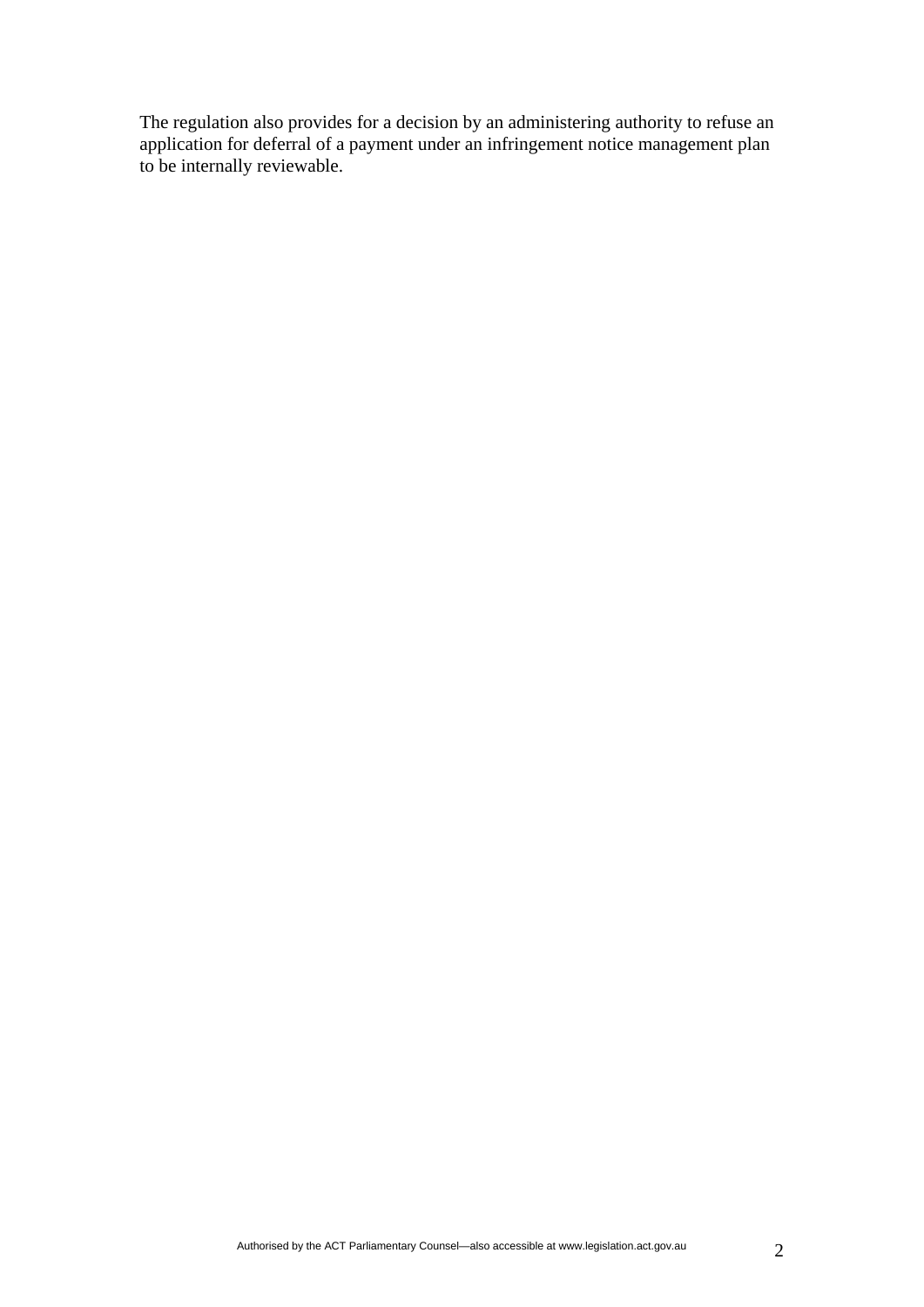### **Notes on clauses**

#### **Clause 1 Name of regulation**

This clause states the name of the regulation.

### **Clause 2 Commencement**

This clause states that the regulation commences on the commencement of the *Road Transport (General Infringement Notices) Amendment Act 2012*, section 3.

## **Clause 3 Legislation amended**

This clause states that this regulation amends the *Road Transport (Driver Licensing) Regulation 2000, Road Transport (General) Regulation 2000* and *Road Transport (Offences) Regulation 2005.* 

## **Part 2 Road Transport (Driver Licensing) Regulation 2000**

## **Clause 4 Demerit points—effect of withdrawal of infringement notice Section 137A (1) (b)**

This clause inserts a reference to section 13A (1) (ca) of the *Road Transport (Driver Licensing) Act 1999* to the effect that when a person's requirement to pay an infringement notice for a demerit points offence is waived by the administering authority, and the infringement notice is subsequently withdrawn, the demerit points are taken never to have been recorded against the person. This is a consequential amendment reflecting the amendments made by the *Road Transport (General) (Infringement Notices) Amendment Act 2012* to provide for applications for waiver of road transport infringement notice penalties.

## **Part 3 Road Transport (General) Regulation 2000**

### **Clause 5 Internally reviewable decisions Schedule 1, new part 1.6C**

This clause prescribes a decision by the administering authority ,under section 16B of the Road Transport (Offences) Regulation 2005, to refuse to defer a payment under an infringement notice management plan, as an internally reviewable decision under section 90A of the *Road Transport (General) Act 1999.* 

## **Part 4 Road Transport (Offences) Regulation 2005**

## **Clause 6 New part 2A**

This clause inserts new part 2A in the Road Transport (Offences) Regulation 2005, relating to infringement notice management plans.

## Division 2A.1 – Payment by instalments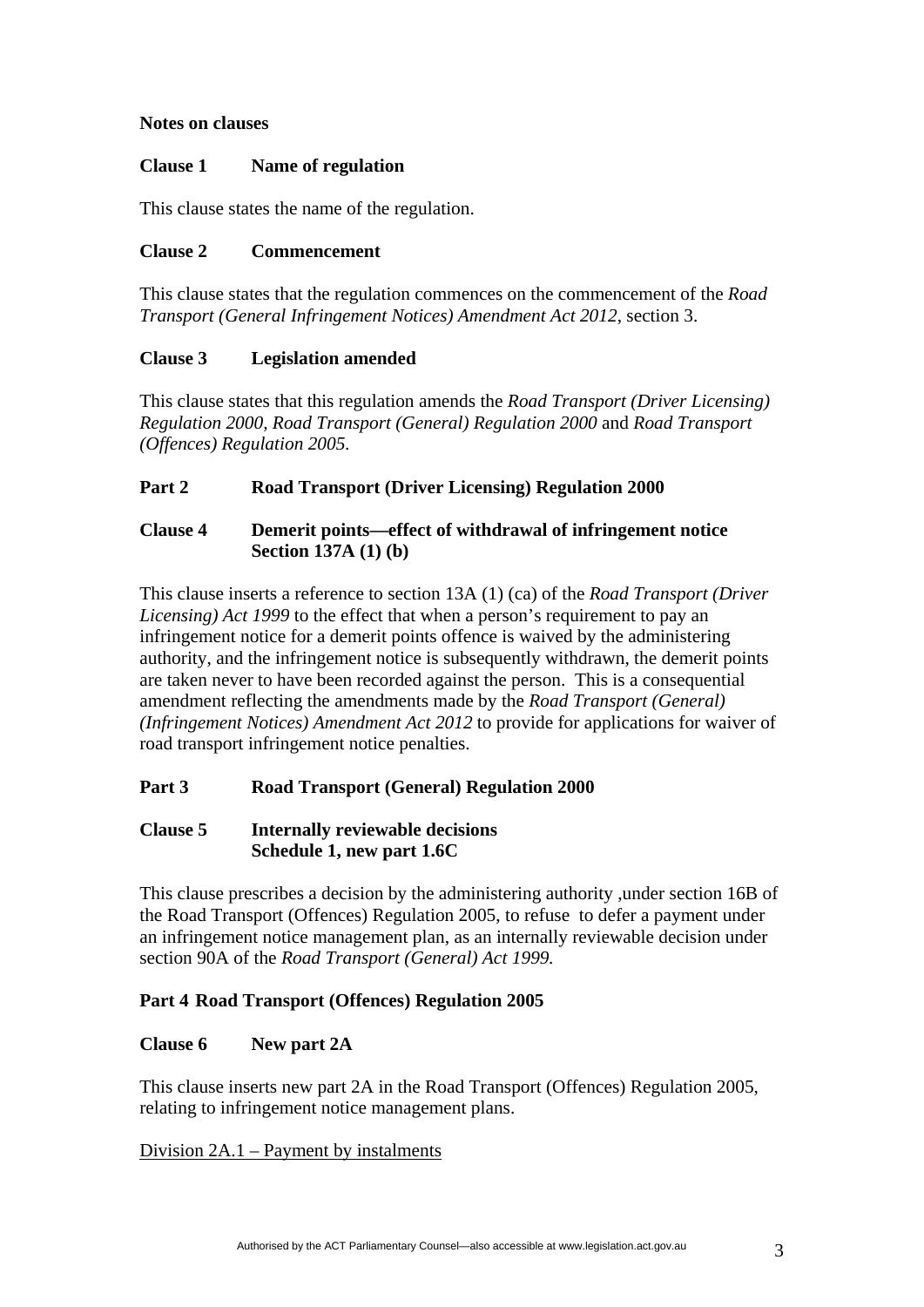#### Section 16 – Application—div 2A.1

This section states that division 2.A1 applies if a person has an infringement notice management plan that allows payment by instalments.

### Section 16A – Condition applying to plan allowing instalment payments—Act, s 31B (7) (b)

This section states that an infringement notice management plan is subject to the condition that the person must tell the administering authority in writing if the person is unable to make a payment under the plan because of a change in their financial circumstances. A note explains that the person must tell the authority as soon as possible (see section 151B of the *Legislation Act 2001*).

#### Section 16B – Payment of amounts under plan—Act, s 31B (7) (c)

This section states that a person may ask the administering authority to defer a payment under their infringement notice management plan, including a payment that has been dishonoured. The administering authority has the discretion to defer the payment if satisfied on reasonable grounds it is justified because of the person's financial circumstances.

Section 16C – Non-compliance with plan allowing payment by instalments—Act, s 44A (9) (a)

This section sets out what constitutes non-compliance with an infringement notice management plan that allows payment by instalments. The administering authority becomes satisfied that a person has failed to comply with their plan if the person fails to make 2 or more *consecutive* payments, or 5 or more payments *in any 12 month period*, in accordance with the plan. The compliance requirements for a plan will be clearly set out in writing when a person is advised that their application for a plan has been allowed.

#### Division 2A.2 – Community work and social development programs

### Section 16D – Kinds of community work or social development programs that may be approved

This section describes the kinds of programs that may be approved as a community work or social development program.

#### Section 16E – Application for approval of community work or social development program

This section outlines how entities (individuals and organisations) may apply to the responsible director-general for approval of a community work or social development program, and the required contents of an application for approval.

The application for approval must state the details of the program, details of the entity and the arrangements for providing the program, as described in section 16E (2).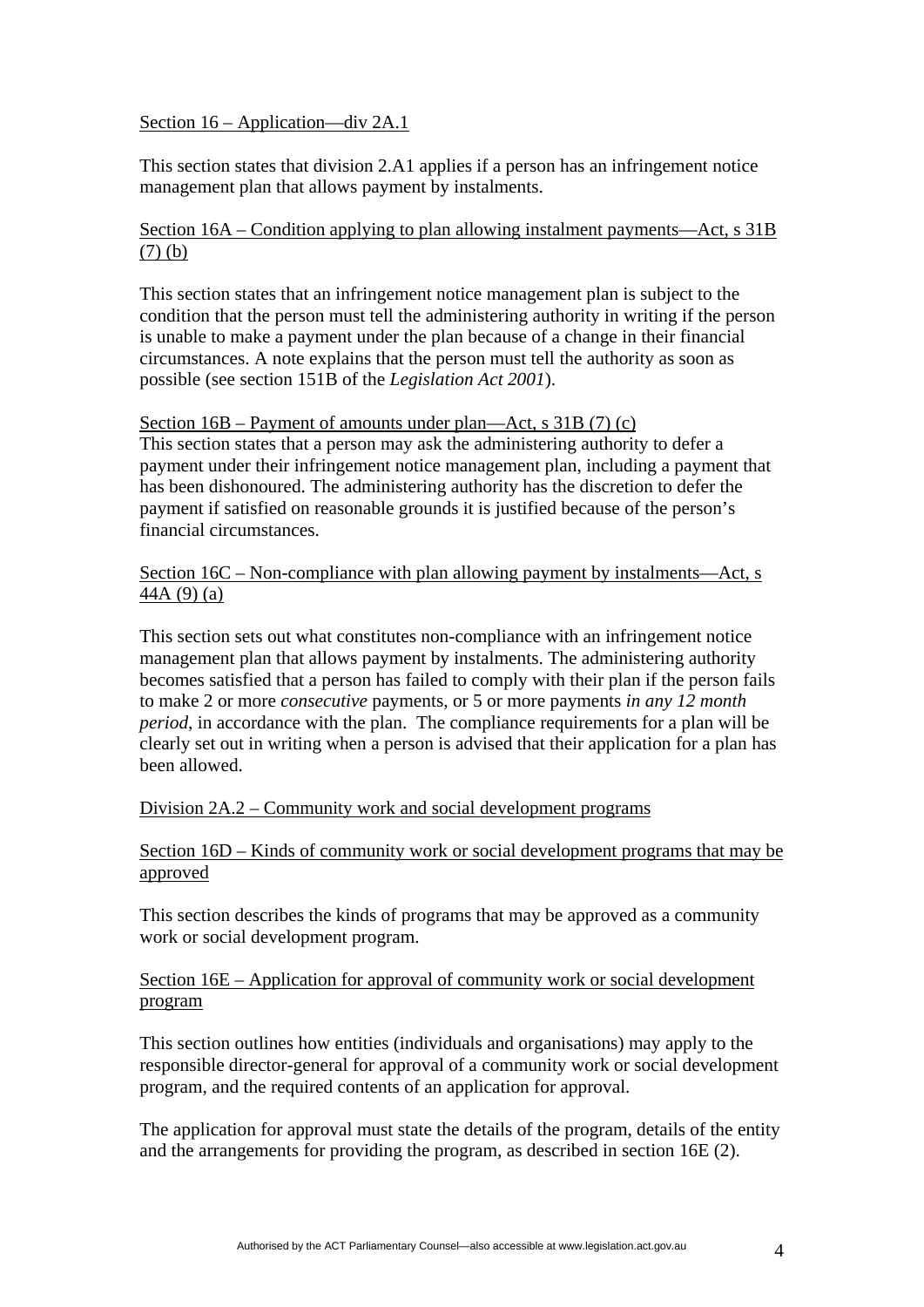## Section 16F – When participation in approved program is taken to be finished—Act, s 31B (7) (d)

This section states that a person's participation in an approved community work or social development program is taken to be finished when the person's penalty has been discharged, at a rate set out in section 16F (2) (the discharge rate). The discharge rate varies depending on the nature of the program undertaken. The discharge rate for community work is the same as the hourly rate for voluntary community work in accordance with a Voluntary Community Work Order made under the *Crimes (Sentence Administration) Act 2005*. The discharge rate for other programs is based on the rates applied for similar programs under the NSW Work and Development Order Scheme.

#### Section 16G – Application for plan allowing participation in approved program—Act, s 31A (4) (d)

This section provides that an application for an infringement notice management plan that allows participation in an approved community work or social development program must include a supporting statement from the provider. The provider must state that it is satisfied on reasonable grounds that the person is suitable to participate in the program, and that there is a place for the person in the program in the 3-month period after the day the statement is made.

### Section 16H – Condition applying to plan allowing participation in approved program—Act, s  $31B(7)(b)$

This section provides that an infringement notice management plan allowing participation in an approved community work or social development program is subject to the condition that if a person permanently stops participating in the program, they must tell the authority in writing not later than 7 days after the day the person stops participating.

## Section 16I – Information to be given to administering authority about participation in an approved program—Act, s 44A (9) (b)

This section applies if a person does not start participating in an approved community work or social development program for which they have been accepted, or if the person permanently stops participation – whether the course of their program has ended, or the provider has suspended or otherwise ended their participation.

The provider must tell the administering authority in writing that the person has not started or has stopped participating not later than 7 days after the day the provider becomes aware of the fact. The notice given to the authority must include the matters stated in section 16I (3).

Division 2A.3 – Infringement notice management plans—general

Section 16J – Content of suspension notice—Act, s 44A (3) (c)